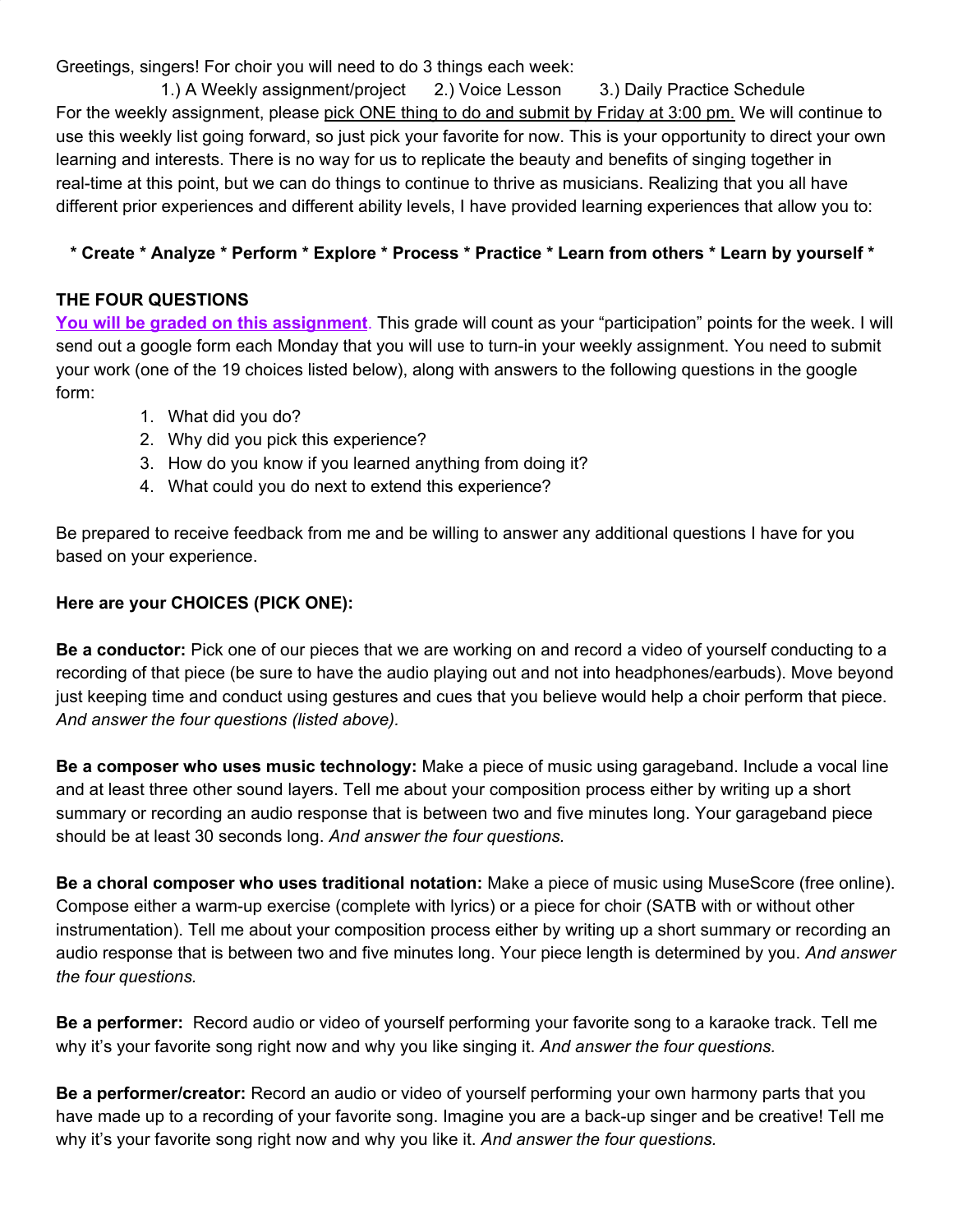**Be a teacher:** Find a video online that would be valuable for your peers to watch this is related to singing/choir/music. Write up an explanation of why it would be beneficial for anyone in our class and what you learned from watching it. Provide some prompt questions that could help students think about the content in the video. *And answer the four questions.*

**Conduct an interview:** Ask an adult family member you're stuck with (or call someone) about their music making. Some possible questions are: Did they/do they have formal or informal music education? How do they prefer making music? What impact has music had on them? Do they think that all students should be exposed to music education? What memories do they have about music making? Write up a summary of your findings with any insights you have about this interaction or record an audio response that is between two and five minutes long. *And answer the four questions.*

**Create a playlist:** Assemble a playlist of at least ten pieces on your favorite music listening app or provide a list with links. Pick a theme for your playlist. For each piece, provide a short and specific description of what you like about that piece. Your playlist can include any medium of music (choral, vocal, instrumental, any genre). *And answer the four questions.*

**Do a comparative analysis:** Find two recordings of the same piece by two different artists (you could use one of our choral pieces we are preparing or a song recorded by two different artists.) Analyze how they are similiar and how they are different and why you prefer one over the other. Write up an analysis (at least two hundred words). *And answer the four questions.*

**Explore music careers:** Consider all of the ways that you consume music now that you are social distancing. Explore and pick a music career that is responsible for bringing music into your home (i.e. sound engineer, commercial artist, film composer, jingle writer, youtube artist,etc. ) Write up a short summary of what this person does, what type of schooling would be helpful for this career, skills necessary for this job, and your thoughts on that profession. *And answer the four questions.*

**Listen to Song Exploder:** Pick your favorite artist or explore someone new. Listen and respond to one of these Song Exploder episodes. <http://songexploder.net/episodes> What is their creation process like? What surprises you about this episode? Write up a summary of your findings with any insights you have about this or record an audio response that is between two and five minutes long. *And answer the four questions.*

**Keep a listening log:** Pick three pieces of music and journal about them. Include your thoughts about personal connection to the pieces, as well as insights into how the pieces are constructed. Use the Writing about Music grid to guide your listening.

## [https://drive.google.com/file/d/1dJBhfvOWCQlMIFR\\_NUjr-vUfJH5KCljW/view?usp=sharing](https://drive.google.com/file/d/1dJBhfvOWCQlMIFR_NUjr-vUfJH5KCljW/view?usp=sharing)

Maybe consider how the pieces are similar or different to each other. Either provide your journal entries or record an audio response that is between two and five minutes long. *And answer the four questions.*

**Make a presentation:** Using a slide presentation, share with me your favorite piece of music. Format your slides like this: slide #1 title and artist, slide #2 an analysis of the piece from a construction standpoint, slide #3 why we should listen to this piece, slide #4 a link to a recording. *And answer the four questions.*

**Pitch an idea:** If you would like to create your own music learning experience, pitch your idea here. I will review your suggestion and give you the go-ahead or offer suggestions for making it viable. Be sure to make your case for why you would benefit from your own idea. You will receive credit for the assignment (not the pitch - so pitch early). *And answer the four questions at the conclusion of your work.*